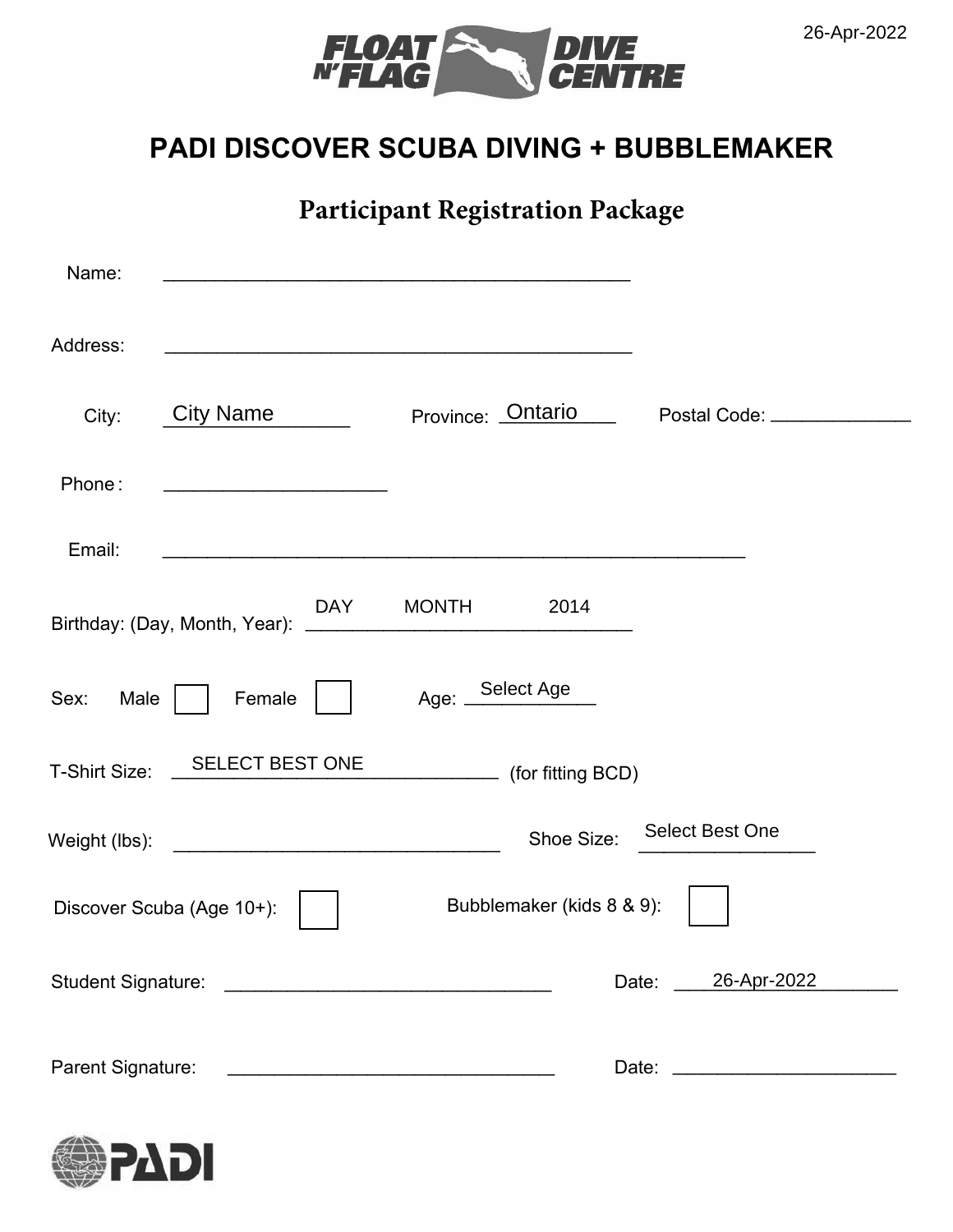# **FNF Course Cancellation & Schedule Change Policy**

Course Fees are NON-REFUNDABLE.

**Within 2 weeks notice**, a paid student may notify FLOAT N' FLAG DIVE CENTRE of their intention to move the date they wish to take the course, with **no penalty**, as long as the new date falls within 12 months or the original sign-up date. After 12 months, if the course is not rescheduled, the course fee is considered forfeit by the customer to cover administrative and other costs (unless agreed to in writing by management for special circumstances).

If **7-14 days notice** is provided to move from one class session to another, a **\$75.00 administration fee** will apply and must be paid in full before the new class registration is formalized. Float N' Flag cannot guarantee that the desired class is available or that the student can move to the desired class. The availability of space in new classes depends on the size of the new class and the instructor to student ratios.

If **less than 7 days notice** is provided to Float N' Flag, or if a student **does not show up** for their course, staff and pool commitments have already been made and the **course portion of the fee is forfeit** by the customer to cover these and other administrative costs and must be paid again when re-booking additional dates. The availability of space in new classes depends on the size of the new class and the instructor to student ratios.

\_\_\_\_\_\_\_\_\_\_\_\_\_\_\_\_\_\_\_\_\_\_\_\_\_\_\_\_\_\_\_\_\_\_\_\_\_\_\_\_\_\_\_\_\_\_\_\_\_\_\_\_\_\_\_\_\_\_ Participant Signature

\_\_\_\_\_\_\_\_\_\_\_\_\_\_\_\_\_\_\_\_\_\_\_\_\_\_\_\_\_\_ Date (Day/Month/Year)

\_\_\_\_\_\_\_\_\_\_\_\_\_\_\_\_\_\_\_\_\_\_\_\_\_\_\_\_\_\_\_\_\_\_\_\_\_\_\_\_\_\_\_\_\_\_\_\_\_\_\_\_\_\_\_\_\_\_ Signature of Parent of Guardian (where applicable)

\_\_\_\_\_\_\_\_\_\_\_\_\_\_\_\_\_\_\_\_\_\_\_\_\_\_\_\_\_\_ Date (Day/Month/Year)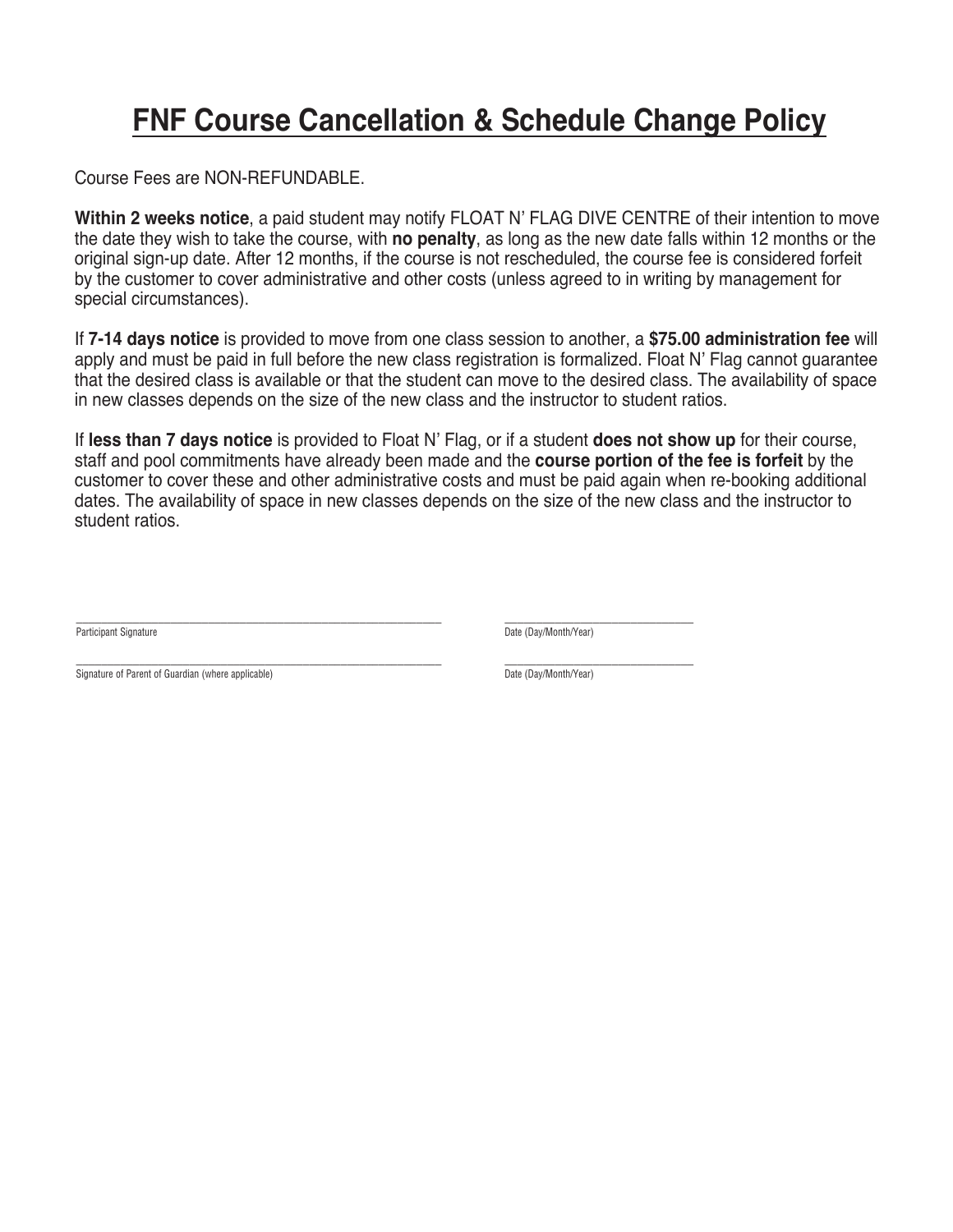

#### **LIABILITY RELEASE AND ASSUMPTION OF RISK AGREEMENT**

I, \_\_\_\_\_\_\_\_\_\_\_\_\_\_\_\_\_\_\_\_\_\_\_\_\_\_\_\_\_\_\_\_\_\_\_, hereby affirm that I am aware that skin and scuba diving have inherent risks which may result in serious injury or death.

I understand that diving with compressed air involves certain inherent risks; decompression sickness, embolism or other hyperbaric injury can occur that require treatment in a recompression chamber. I further understand that this program may be conducted at a site that is remote, either by time or distance, from such a recompression chamber. I still choose to proceed with this program in spite of the absence of a recompression chamber or medical facility in proximity to the dive site.

The information I have provided about my medical history on the Medical Questionnaire is accurate to the best of my knowledge. I agree to accept the responsibility for omissions regarding my failure to disclose any existing or past health conditions.

I understand and agree that neither the dive professionals conducting this program, nor the facility through which is offered, FLOAT N' FLAG SPORT & DIVE INC., nor PADI Americas, Inc., nor its affiliate or subsidiary corporations, nor any of their respective employees, officers, agents or assigns (hereinafter referred to as "Released Parties") may be held liable or responsible in any way for any injury, death or other damages to me, my family, estate, heirs or assigns that may occur as a result of my participation in this program or as a result of the negligence of the Released Parties, whether passive or active.

In consideration of being allowed to participate in this program, I hereby personally assume all risks for any harm, injury or damage, whether foreseen or unforeseen, that may befall me while participating in this program, including but not limited to the knowledge development, confined water and/or open water activities.

I further release and hold harmless the Discover Scuba Diving Program and the Released Parties, from any claim or lawsuit by me, my family, estate, heirs, or assigns, arising out of my enrollment and participation in this program.

I further understand that skin diving and scuba diving are physically strenuous activities and that I will be exerting myself during this program, and that if I am injured as a result of a heart attack, panic, hyperventilation, etc., that I expressly assume the risk of said injuries and that I will not hold the Released Parties responsible for the same.

I further state that I am of lawful age and legally competent to sign this Liability Release and Assumption of Risk Agreement, or that I have acquired the written consent of my parent or guardian.

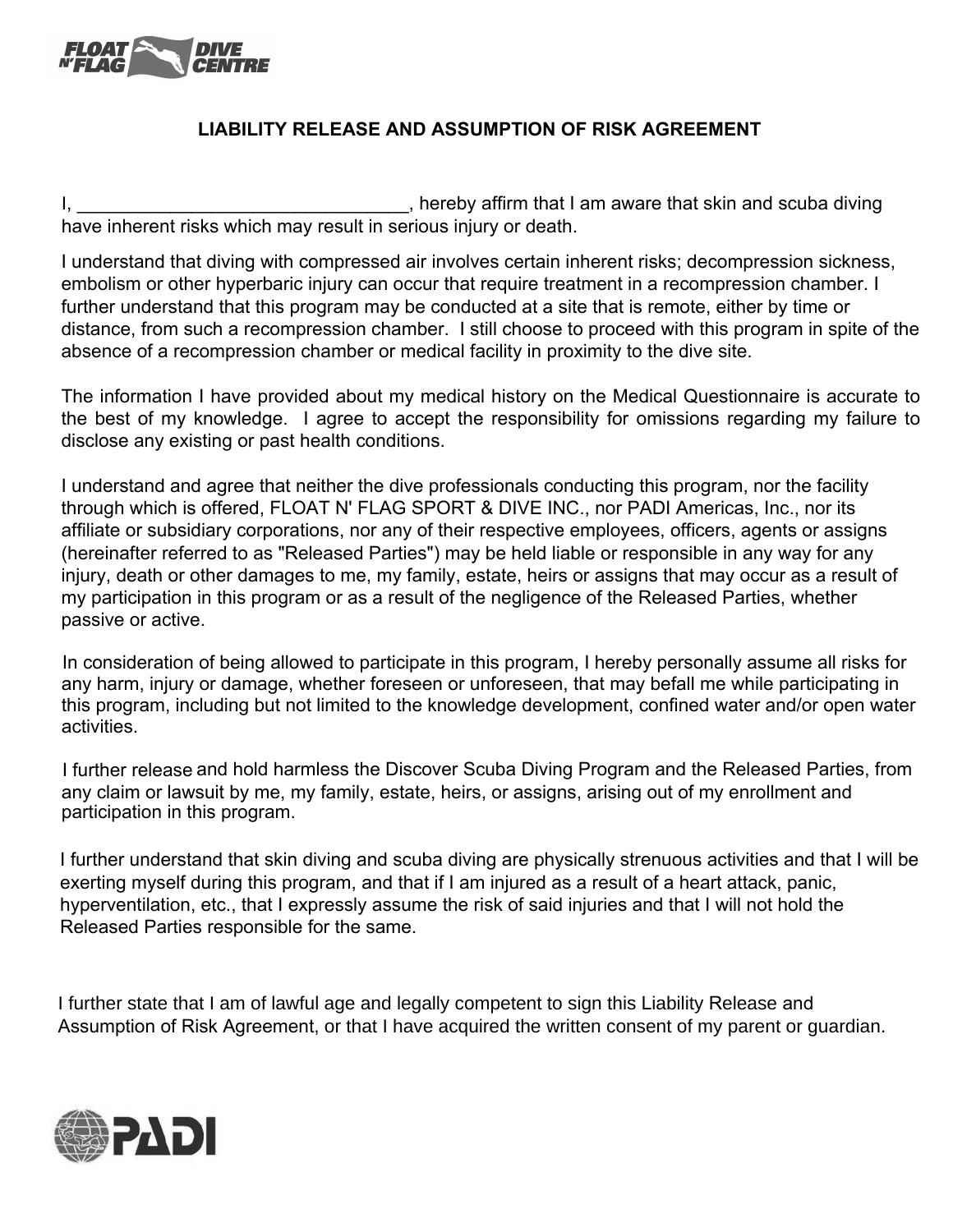

I understand the terms herein are contractual and not a mere recital, and that I have signed this document of my own free act and with the knowledge that I hereby agree to waive my legal rights. I further agree that if any provision of this Agreement is found to be unenforceable or invalid, that provision shall be severed from this Agreement. The remainder of this Agreement will then be construed as though the unenforceable provision had never been contained herein. I understand and agree that I am not only giving up my right to sue the Related Parties but also any rights of my heirs, assigns or beneficiaries may have to sue the Related Parties resulting from my death. I further represent that I have the authority to do so and that my heirs, assigns and beneficiaries will be stopped from claiming otherwise because of my representations to the Released Parties.

### **Non-Agency Disclosure & Acknowledgement Agreement**

I understand and agree that PADI members ("Members"), including **FLOAT N' FLAG SPORT & DIVE INC.** and/or any individual PADI Instructors and Divemasters associated with the program in which I am participating, are licensed to use various PADI Trademarks and to conduct PADI training, but are not agents, employees or franchisees of PADI Americas, Inc. or its parent, subsiduary and affiliated corporations ("PADI"). I further understand that member business activities are independent, and are neither owned nor operated by PADI, and that while PADI establishes the standards for PADI diver training programs, it is not responsible for, nor does it have the right to control, the operation of the Members' business activities and the day-to-day conduct of PADI programs and supervision of divers by the Members or their associated staff. I further understand and agree on behalf of myself, my heirs and my estate that in the event of an injury or death during this activity, neither I nor my estate shall seek to hold PADI liable for the actions, inactions or negligence of **FLOAT N' FLAG SPORT & DIVE INC.**, and/or the instructors and divemasters associated with the activity.

I, \_\_\_\_\_\_\_\_\_\_\_\_\_\_\_\_\_\_\_\_\_\_\_\_\_\_\_\_\_\_\_\_\_ , by this instrument do exempt and release the dive professionals conducting this program, the facility through which the program is conducted, and PADI Americas, Inc. and all related entities and Released Parties as defined above from all liability or responsibility whatsoever for personal injury, property damage or wrongful death, however caused, including, but not limited to, the negligence of the released parties, whether passive or active.

I HAVE FULLY INFORMED MYSELF OF THE CONTENTS OF THIS LIABILITY RELEASE AND ASSUMPTION OF RISK AGREEMENT AND NON-AGENCY DISCLOSURE ACKNOWLEDGMENT AGREEMENT BY READING BOTH BEFORE SIGNING BELOW ON BEHALF OF MYSELF AND MY HEIRS AND AFFIRM THE MEDICAL QUESTIONNAIRE IS ACCURATE.

Signature of Student Dated Number of Student Control of Student Dated Number of Student Dated Number of Student

\_\_\_\_\_\_\_\_\_\_\_\_\_\_\_\_\_\_\_\_\_\_\_\_\_\_\_\_\_\_\_\_\_\_\_\_\_\_\_\_\_\_\_\_\_ \_\_\_\_\_\_\_\_\_\_\_\_\_\_\_\_\_\_\_\_\_\_\_\_\_\_ 26-Apr-2022

\_\_\_\_\_\_\_\_\_\_\_\_\_\_\_\_\_\_\_\_\_\_\_\_\_\_\_\_\_\_\_\_\_\_\_\_\_\_\_\_\_\_\_\_\_ \_\_\_\_\_\_\_\_\_\_\_\_\_\_\_\_\_\_\_\_\_\_\_\_\_\_ Signature of Parent or Guardians **Dated Contract of Parent Contract of Parent Contract of Parent Contract of Parent Contract of Parent Contract of Parent Contract of Parent Contract of Parent Contract of Parent Contract** 

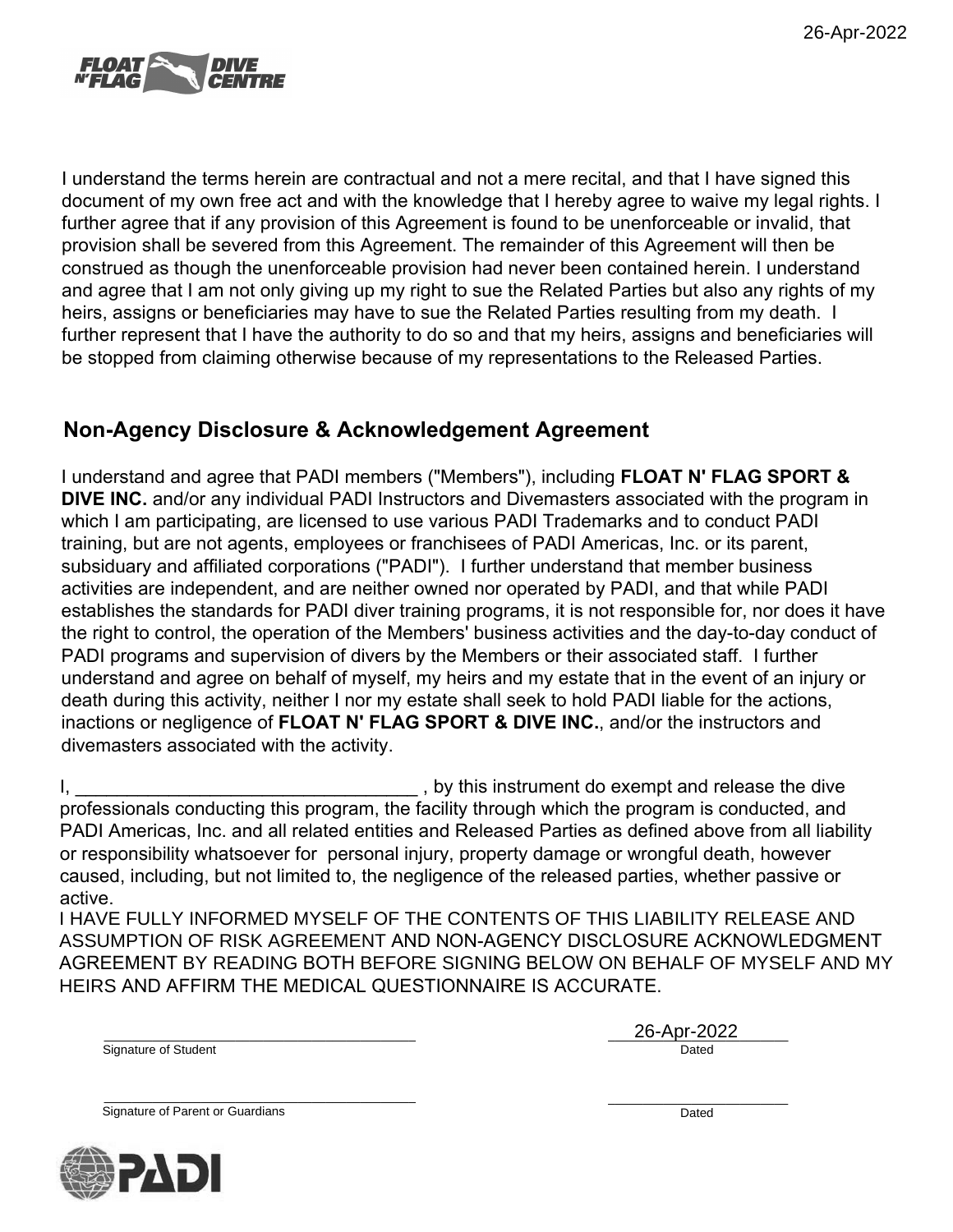









## **Diver Medical** | Participant Questionnaire

Recreational scuba diving and freediving requires good physical and mental health. There are a few medical conditions which can be hazardous while diving, listed below. Those who have, or are predisposed to, any of these conditions, should be evaluated by a physician. This Diver Medical Participant Questionnaire provides a basis to determine if you should seek out that evaluation. If you have any concerns about your diving ftness not represented on this form, consult with your physician before diving. If you are feeling ill, avoid diving. If you think you may have a contagious disease, protect yourself and others by not participating in dive training and/or dive activities. References to "diving" on this form encompass both recreational scuba diving and freediving. This form is principally designed as an initial medical screen for new divers, but is also appropriate for divers taking continuing education. For your safety, and that of others who may dive with you, answer all questions honestly.

#### **Directions**

#### **Complete this questionnaire as a prerequisite to a recreational scuba diving or freediving course.**

**Note to women:** If you are pregnant, or attempting to become pregnant, *do not dive.*

| 1. I have had problems with my lungs, breathing, heart and/or blood affecting my normal physical or mental performance.                                                                                                                                                            | Yes $\Box$<br>Go to Box A   | No                   |
|------------------------------------------------------------------------------------------------------------------------------------------------------------------------------------------------------------------------------------------------------------------------------------|-----------------------------|----------------------|
| 2. I am over 45 years of age.                                                                                                                                                                                                                                                      | $Yes$ $\Box$<br>Go to Box B | No                   |
| 3. I struggle to perform moderate exercise (for example, walk 1.6 kilometer/one mile in 14 minutes or swim 200<br>meters/yards without resting), OR I have been unable to participate in a normal physical activity due to fitness or<br>health reasons within the past 12 months. | Yes $\Box^*$                | No                   |
| 4. I have had problems with my eyes, ears, or nasal passages/sinuses.                                                                                                                                                                                                              | Yes II<br>Go to Box C       | No                   |
| 5. I have had surgery within the last 12 months, OR I have ongoing problems related to past surgery.                                                                                                                                                                               | Yes $\Box^*$                | No                   |
| 6. I have lost consciousness, had migraine headaches, seizures, stroke, significant head injury, or suffer from<br>persistent neurologic injury or disease.                                                                                                                        | Yes $\Box$<br>Go to Box D   | No                   |
| 7. I am currently undergoing treatment (or have required treatment within the last five years) for psychological<br>problems, personality disorder, panic attacks, or an addiction to drugs or alcohol; or, I have been diagnosed with<br>a learning disability.                   | Yes $\Box$<br>Go to Box E   | $No \nightharpoonup$ |
| 8. I have had back problems, hernia, ulcers, or diabetes.                                                                                                                                                                                                                          | Yes $\Box$<br>Go to Box F   | No                   |
| 9. I have had stomach or intestine problems, including recent diarrhea.                                                                                                                                                                                                            | Yes $\Box$<br>Go to Box G   | No                   |
| 10. I am taking prescription medications (with the exception of birth control or anti-malarial drugs other than<br>mefloquine (Lariam).                                                                                                                                            | Yes $\Box^*$                | No L                 |

### Participant Signature

**If you answered** *NO* to all 10 questions above, a medical evaluation is not required. Please read and agree to the participant statement below by signing and dating it.

**Participant Statement:** I have answered all questions honestly, and understand that I accept responsibility for any consequences resulting from any questions I may have answered inaccurately or for my failure to disclose any existing or past health conditions.

\_\_\_\_\_\_\_\_\_\_\_\_\_\_\_\_\_\_\_\_\_\_\_\_\_\_\_\_\_\_\_\_\_\_\_\_\_\_\_\_\_\_\_\_\_\_\_\_\_\_\_\_\_\_\_\_\_\_\_\_\_\_\_\_\_\_ \_\_\_\_\_\_\_\_\_\_\_\_\_\_\_\_\_\_\_\_\_\_\_\_\_\_\_\_\_\_\_\_\_

Participant Signature (or, if a minor, participant's parent/guardian signature required.) Date (dd/mm/yyyy) Date (dd/mm/yyyy)

\_\_\_\_\_\_\_\_\_\_\_\_\_\_\_\_\_\_\_\_\_\_\_\_\_\_\_\_\_\_\_\_\_\_\_\_\_\_\_\_\_\_\_\_\_\_\_\_\_\_\_\_\_\_\_\_\_\_\_\_\_\_\_\_\_\_\_\_\_\_\_\_\_\_ \_\_\_\_\_\_\_\_\_\_\_\_\_\_\_\_\_\_\_\_\_\_\_\_\_\_\_\_\_\_\_\_\_\_\_\_ DAY MONTH 2014

Participant Name (Print) **Birthdate (dd/mm/yyyy)** Birthdate (dd/mm/yyyy)

The PADI Professional Staff

Instructor Name (Print)

Float N Flag Sport & Dive Inc. Facility Name (Print)

**\* If you answered** *YES* to questions 3, 5 or 10 above *OR* to any of the questions on page 2, please read and agree to the statement above by signing and dating it *AND* **take all three pages of this form (Participant Questionnaire and the Physician's Evaluation Form) to your physician** for a medical evaluation. Participation in a diving course requires your physician's approval.